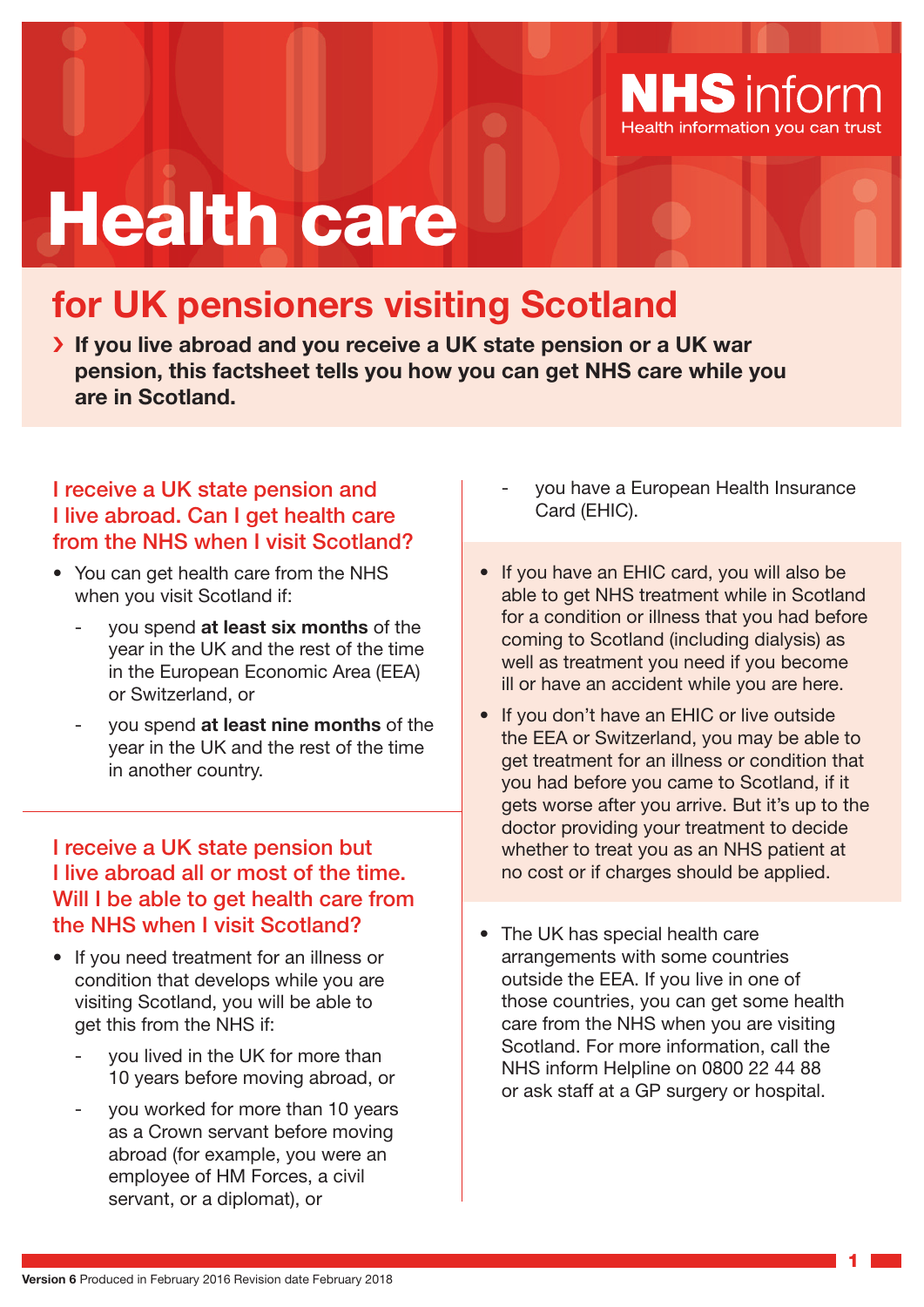## EEA countries

- Austria
- Belgium
- Bulgaria
- Cyprus
- Czech **Republic**
- Denmark
- Estonia • Finland
- France
- **Germany**
- **Greece**
- Hungary
- Iceland
- Ireland
- Italy
- Latvia
- Liechtenstein
- Lithuania
- Luxembourg
- Malta
- The **Netherlands**
- Norway
- Poland
- Portugal
- Romania
- Slovakia
- Slovenia
- Spain
- Sweden
- United Kingdom

- What happens if I need treatment?
- Some services are free, whether or not you are registered as an NHS patient.

#### **Services that are free for everyone include:**

- emergency care in a hospital (in the accident and emergency department, casualty department or minor injury unit)
- emergency care at a GP surgery
- emergency transport in an ambulance
- sexual health services (family planning)
- treatment for some infectious diseases and sexually transmitted infections in the best interests of public health.
- If you need other treatment, staff at the GP surgery or hospital will ask to see some documents to help them decide if you are allowed to get health care as an NHS patient. For example, they may ask you to show:
	- your UK pension book
	- a letter from the Department for Work and Pensions saying that you receive a UK state pension, or
	- your EHIC card (if you have one).
- If you don't have these documents, you may need to pay for any treatment you receive.

## Can my family get health care from the NHS?

• If you can get NHS care, your husband, wife or civil partner, and any of your children who are in Scotland with you, can get health care from the NHS too. The children must be aged under 16, or under 19 and in full-time education.

### I receive a war pension. Do the same rules apply to me?

- If you receive a UK War Disablement Pension, or a War Widow's or Widower's Pension, you can get health care from the NHS whenever you visit Scotland.
- Your husband, wife, civil partner, and children (if they are under 16, or under 19 and in full-time education) can also get NHS care while they are in Scotland with you.
- If you need treatment from the NHS while you are in Scotland, you will need to prove that you receive a war pension. For example, staff at the GP surgery or hospital will ask you to show:
	- your war pension book, or
	- a letter from the Ministry of Defence or Department for Work and Pensions saying you receive a UK war pension.
- If you don't have these documents, you may need to pay for any treatment you receive.